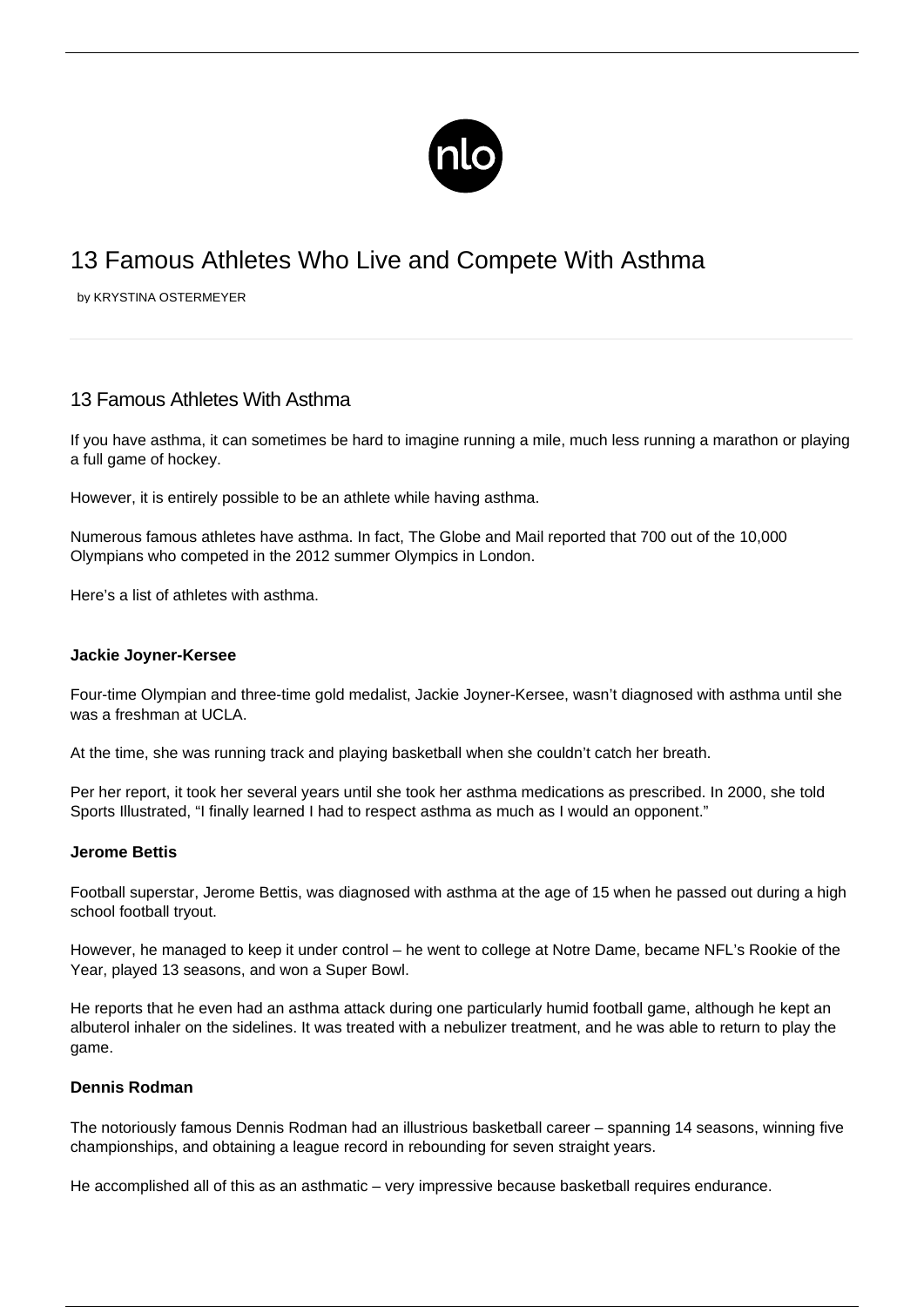## **David Beckham**

Soccer superstar, David Beckham, is reported to have asthma supposedly since he was a small child, per the Daily Mail.

The news of David's asthma didn't surface until the past several years, although David had a very successful soccer career for about two decades prior.

Per his agent, "He has never sought to make it public but if it does inspire any sufferer to think they can achieve great things like many other sportsmen have done then so much the better."

#### **Dan Girardi**

Tampa Bay Lightning defensive man, Dan Girardi, has had asthma since he was a child.

Per his report, he has had a medical plan that keeps his asthma in control, which has allowed him to have a successful hockey career.

#### **Amy Van Dyken**

Olympic swimmer and six-time gold medalist, Amy Van Dyken, was diagnosed with asthma at 18 months old.

In fact, she came into her sport because she was encouraged to do so to strengthen her lungs. Amy states of her asthma, "I've never thought of it as an obstacle… It's actually made me stronger. Six golds in two Olympics."

#### **Kristi Yamaguchi**

Olympic figure skater Kristi Yamaguchi earned her first gold medal in 1992 in Albertville, France. She later went on to become World Champion twice, as well as National Champion. For those of you who are "Dancing with the Stars" fans, she was also a winner there as well!

Kristi was diagnosed with asthma as a child, but did not let her asthma stop her from becoming an elite athlete. In fact, not only did she medal in the Olympics and become champion, she became a spokesperson for the American Lung Association in 2011, advocating for those with lung conditions.

According to HealthGrades, Kristi's tip is to, "cover your mouth and nose with a scarf to help warm the air before it gets to the lungs."

#### **Emmitt Smith**

This pro-footballer was a running back and played for the Dallas Cowboys, ultimately playing in the NFL for 15 seasons. He is a three-time Super Bowl winner and holds the NFL record for rushing. He is the only running back to win a Super Bowl, the NFL most valuable player, the NFL rushing crown, and the Super Bowl Most Valuable Player award – all in one season.

Many argue that he is the greatest running back of all time – despite the fact that he played while battling asthma symptoms.

#### **Dominique Wilkins**

Dominique played professional basketball for the Atlanta Hawks, and was on the NBA all-star team in 1987, 1988, 1990, and 1991, and a basketball Hall of Famer.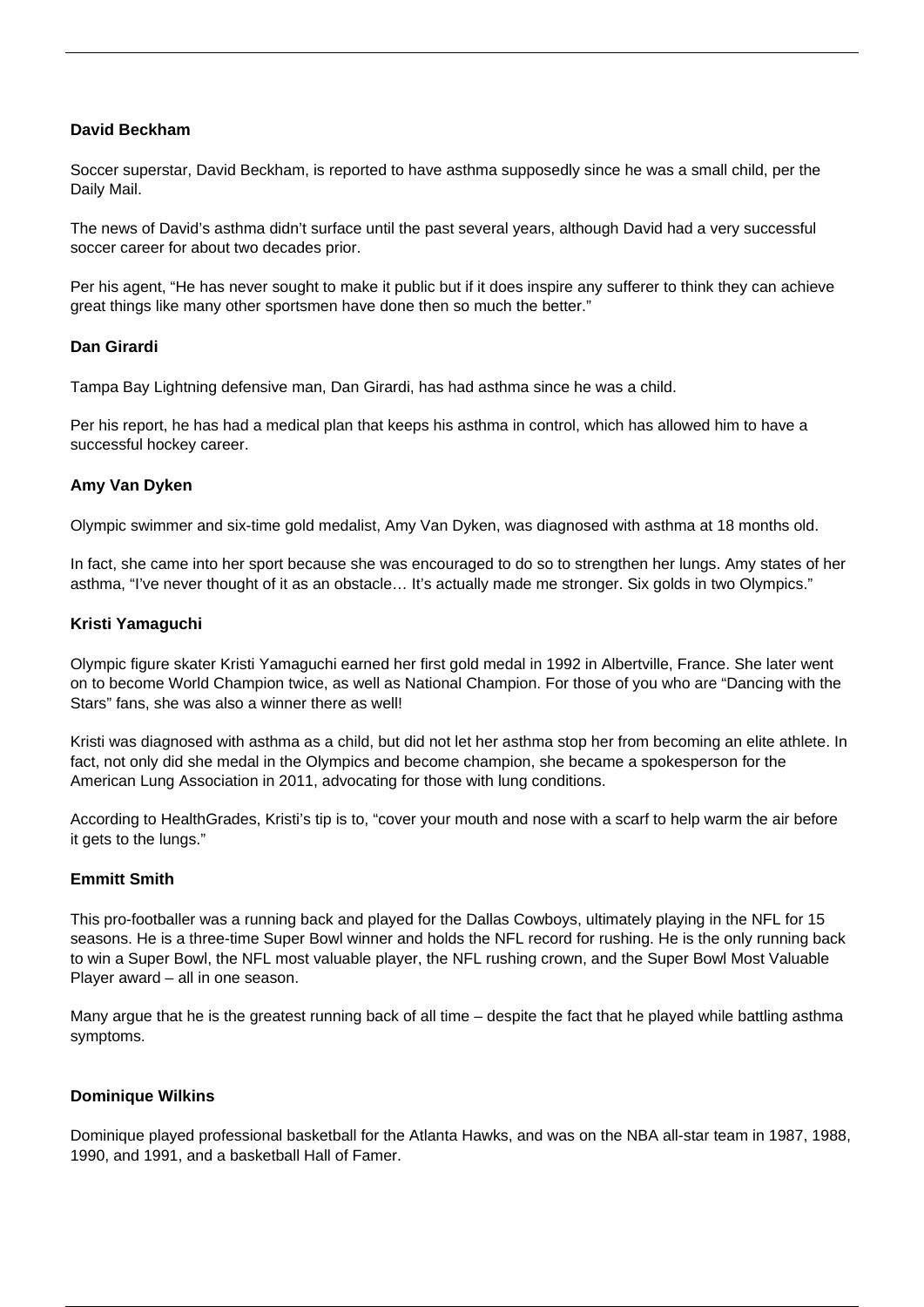He is quoted as saying, "Asthma is not a disability."

His believe is that parents should do what they can to get their children playing sports and that asthma should not be a deterrent. Wilkins reminds parents that an asthma action plan and asthma management can help your children achieve their sports dreams.

### **Frank Lampard**

Frank is the all-time leading scorer in soccer for Chelsea, and has been named as player of the year three times. He went on to play for Manchester City and then New York City FC, and retired in 2016.

He began suffering from asthma as a teen.

Lampard is quoted as saying, "My dad suffered from asthma and so did I as a kid. I used to suffer in games where I'd have attacks." Despite this fact, he had one of the most illustrious football (soccer) careers ever, proving it is possible to be an elite athlete with asthma.

## **Robert Joffrey**

For all you dancers reading, here's one for you!

Robert Joffrey is a legendary dancer, teacher, producer, choreographer, and co-founder of the Joffrey Ballet. His ballet company was the first to perform at the White House.

Joffrey took up ballet as a child at the insistence of medical advice – his doctor believed it would help him control his asthma symptoms due to the breathing techniques taught. It taught him that, plus gave him an illustrious career.

#### **Paula Radcliffe**

Paula is a marathon runner and holds 10 world records for her long-distance running prowess. You would think that running long distances would be difficult due to asthma – but she manages.

Paula reportedly uses a preventative inhaler twice daily – once in the morning and once at night. She uses a rescue inhaler before exercising. She is quoted as saying, "If you learn to manage your asthma and take the correct medication, there's no reason why you shouldn't be the best."

#### **Dana Torres**

Dana Torres is a record-breaking swimmer. She became the first US swimmer in history to compete in five Olympics, spanning from 1984 to 2008 and has won 12 medals.

But it hasn't always been this illustrious. In fact, she actually retired at the age of 25. She had breathing problems since childhood due to a perceived chlorine allergy and it became too difficult to shoulder on. However, eight years later, at the age of 33, she had Olympic aspirations again and went in for a pulmonary work-up – and was found to have asthma.

At that time, Dana began a daily maintenance regimen her quality of life improved, as well as her level of performance.

Prior to an event, she uses fast-acting bronchodilator. She also uses her daily inhaler about two hours before an event. She ensures proper care of herself during illness, as her asthma becomes worse in these scenarios.

Dana says, "I like hearing their stories. I hope what I've done has helped inspire other people to do things they